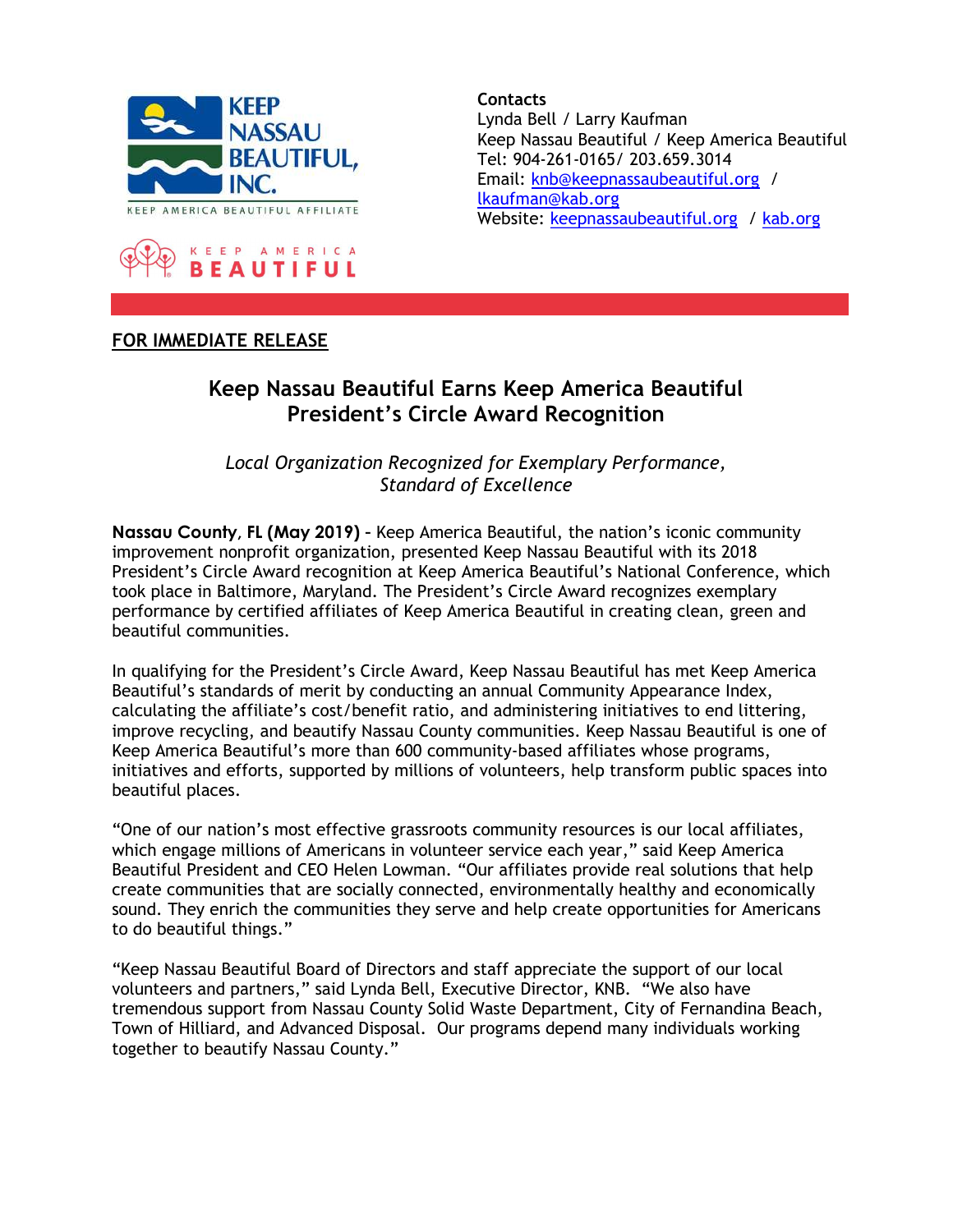

Keep Nassau Beautiful Board of Directors and staff are, from left to right, Program Manager Barb Amergian, Board members Sandra Barron, Ashley Powell, Jules Ruppel, Paul Lore, Margo Story, Ex-Officio members Kay O'Rourke and Sheila Page, Board member Shelly Rawls, Executive Director Lynda Bell, Chairman Steven Gibb, and Treasurer Jean Mauldin. Not pictured are Board members Brandy Carvalho, Mike Cole, Mike Pikula, Janet Vining, and Ex-Officio Christine Harmon and Barbara Rathmell.

Community Appearance Index-Litter Index: The Keep America Beautiful Community Appearance Index-Litter Index is a tool used by its affiliates to visually assess overall appearance of communities through indicators such as litter, illegal signs, graffiti, abandoned or junk vehicles, and outside storage. A team of community, business and government representatives conduct the visual analysis using a scoring system ranging from 1-4, with "1" rated as "no litter" to "4" being "extremely littered." Each year, affiliates grade their communities during a drive-by examination of the same areas at the same time of the year. This provides an indication of the success of each community's anti-littering education and other anti-littering programs.

Cost/Benefit Analysis: This measurement tool enables Keep America Beautiful affiliates to demonstrate their ability to leverage community resources by determining the dollar value returned to the community for every dollar invested by government.

The Keep America Beautiful National Conference, its premier educational and networking event, brought together more than 350 leaders from Keep America Beautiful's national network of affiliates, business leaders, policymakers and other experts who shared innovative ideas and proven strategies to help improve America's communities.

The 2018 Keep America Beautiful National Conference was made possible through the support of some of America's leading companies, including: Leadership Sponsors – Altria and Santa Fe Natural Tobacco Company; Stewardship Sponsor – Anheuser-Busch; and Strategic Sponsors – Keurig Dr Pepper; PepsiCo and Steel Recycling Institute. Scholarships are provided by Altria and PepsiCo.